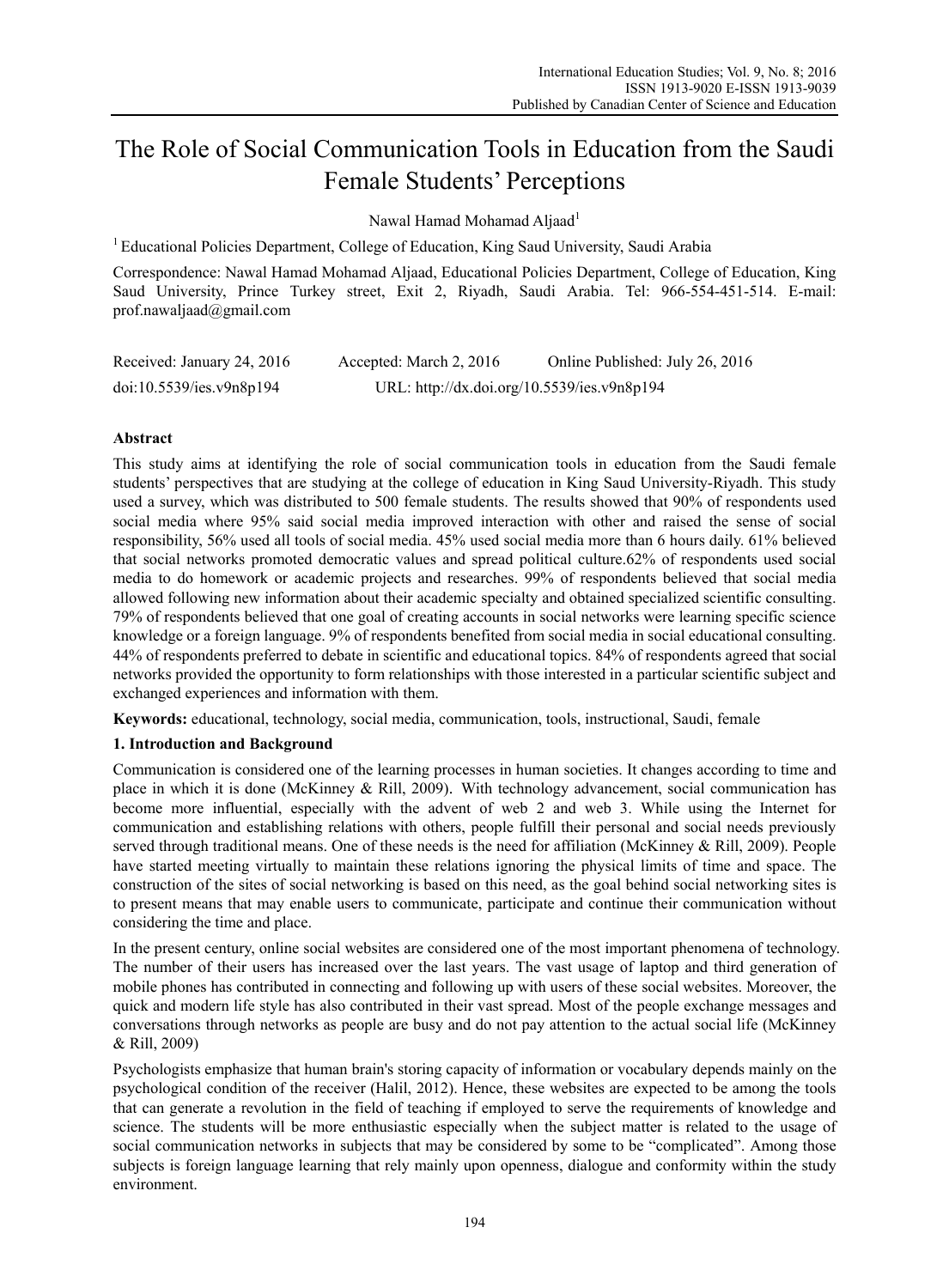To sum up; social networks could help in solving some educational problems related to dehumanized and non-interactive e learning. Those networks added human dimension through participation and also included human interaction to the educational process, which will help in attracting learners and increasing their desire to seeking knowledge. It is expected that the coming stage will see new patterns of learning where the Internet and its various tools including social communication sites will play a focal role in education.

## *1.1 Problem of the Study*

Considering the importance of the World Wide Web "Internet" and its role in information revolution and the spread of social communication tools in all social aspects i.e. cultural, political, scientific, educational and religious etc, it is essential to study the effect and power of social communication tools in education. Discussing this subject may contribute in overcoming the hurdles and difficulties that face students while learning and studying. Hence, this paper will present some recommendations for decision makers to improve the standards of education, teaching and the teaching methods in light of the technological developments all over the world. Also, the current study tried to highlight the role of social media in education from the Saudi female students' perspectives.

## *1.2 Questions of the Study*

The current study tried to find out an answer about what is the social media role in education from the Saudi female students' perspectives. Following are three minor questions that are derived from the main question:

- 1) What is the level of using social communication tools among the Saudi female students?
- 2) What is the role of social communication tools in developing the interaction of Saudi female students among themselves and with others?
- 3) What is the role of social communication tools in developing the scientific and academic aspects among Saudi female students?

## *1.3 Importance of the Study*

The importance of the study lies in being one of the studies that discuss the role of social communication tools in developing the interaction of Saudi female students among themselves and others. It also studied of social communication tools on developing the scientific and academic aspects among the female students. Similarly, the findings of this study will help those who work in the educational and teaching sectors to identify the range of possible advantages of using social communication tools in improving teaching and learning processes in female sections.

## *1.4 Aim of the Study*

This study aims at identifying the social communication tools' role in education from the perspectives of Saudi female students in the College of Education in King Saud University.

## **2. Literature Review**

## *2.1 Theoretical Framework*

Internet is considered as a World Wide Web for communication. It connects tens of thousands of computer networks. It is considered as a communication system that allows computer machines to exchange communication. Researchers in the field of communication define it as a cooperative means of communication that includes a huge number of computer networks worldwide which allows individuals and groups to use as a means of communication on a vast mass scale (December, 1996). This consequently led to the creation of virtual societies-social groups of individuals living in different places of the world and coming close to each other to communicate on a continuous basis by using the Internet. There are many joint factors that bring these individuals together; they interact as if in real world but at a distance through a communication mechanism which is the internet (Howard, 1996).

## 2.1.1 Educational Usages of Social Media's Tools

This portion of the study is dedicated to highlight some educational usages of communication social tools. Blogging, Facebook, and Twitter are examples of these tools.

## **a. Blogging**

Blogging is used in different educational purposes; for example, it is used for

• Publishing research papers and school homework. Dinkson University in the United States has established a blog-and-wiki -hosting system where students use the blogging system in publishing their research papers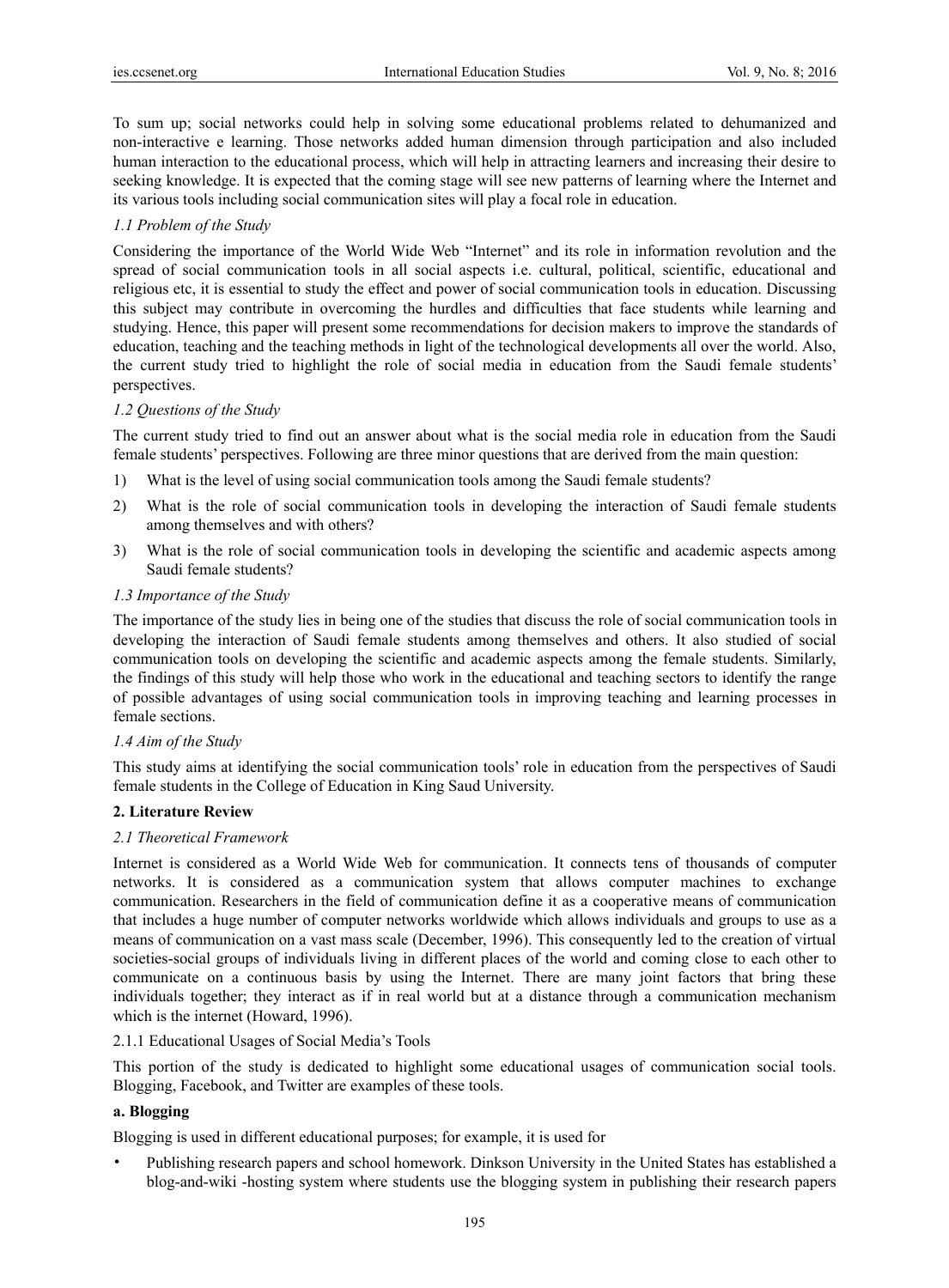and homework electronically instead of the traditional way.

• Creating an environment of cooperation and constructive dialogue between the students through following up the blogs of their colleagues and commenting on them. So; the blogging is used as a comprehensive reference for subject exercises; a math teacher in one of the public schools in Canada took advantage of the blogging technique and came up with a code or entry book for math subject. He made a blog in which the students could solve the math book exercises, chapter by chapter. He published all exercises' solutions so that the blog may serve as a comprehensive exercise reference for students to refer back to it in the following years. This was considered as an electronic portfolio for the students to store their work so that they may consult them when the need arises (Al-Khalifa, 2008).

## **b. Facebook**

The following points show how one can use Facebook in education. Teachers or students can create a Facebook page or a Facebook group then they can

- Invite students to participate by exchanging information, share and exchange Internet links relevant to the subject.
- Upload educational photos and videos relevant to the subject. Students and people who are interested can share, discuss and comment on them.
- Make friendship with people interested in the subject or certain educational topics all over the world. Then, they can exchange information and expertise.
- Use Facebook as a tool to make graduates keep in touch with one another and make them keep learning and self-developing in the subject.
- Use Facebook to invite students (among others) to different educational events (Madge, Meek, Wellens, & Hooley, 2009; DeSchryver et al., 2009).

## **c. Twitter**

Livingston (2008) reported that Twitter is used in education to

- Follow-up conferences and seminars; most conferences and seminars have exploited Twitter to announce current events and remind participants of certain issues.
- Update courses; a teacher of any course can make a Twitter account for that course and ask students to follow it and receive text messages on their mobile phones.
- Follow-up of college and university announcements; the administrator of the university or college website (webmaster) links newsfeed to Twitter allowing students to receive text messages about the latest news.
- Facilitate project management; students or instructors working together on a project can communicate with each other using Twitter. They can remind each other of project matters and the status of the project. For them, this alternative is faster than forums.
- Activate debate and discussion; the interactivity of Twitter can help a group of people through creating channels for debate and discussion about certain topics.
- Restrict writing; the service provider of Twitter restricts the number of characters (letters and symbols) to 140. This means that the writer must be more perspicuous and more specific about the message that he/she wants to deliver.

## 2.1.2 The Role of Social Tools in Teacher-Student Communication Method

Many Saudi faculty (staff) members like other faculty members allover Saudi Arabia started using social networks to communicate with their students in order to create a transparent and interactive learning environment (Al-Khalifah, 2008). They did so in order to help students being active elements who are responsible about their learning. Instructors help their students to avoid being negative recipients of information in class. Faculty member can use social networks to build and develop a course, communicate with students and get feedback from them. For instance, before teaching a course, an instructor can create a social network account. Experts and students who feel interested can follow these accounts and the instructor can consult them. This can help the instructor to define the content and goals of the course. More over; during teaching the course, the instructor can upload the syllabus or components of the course that include the curriculum, the evaluation system, the textbooks, references, slides (PowerPoint Presentations), homework assignments and different announcements. In addition, the instructor can use social networks to divide students into teams if there is a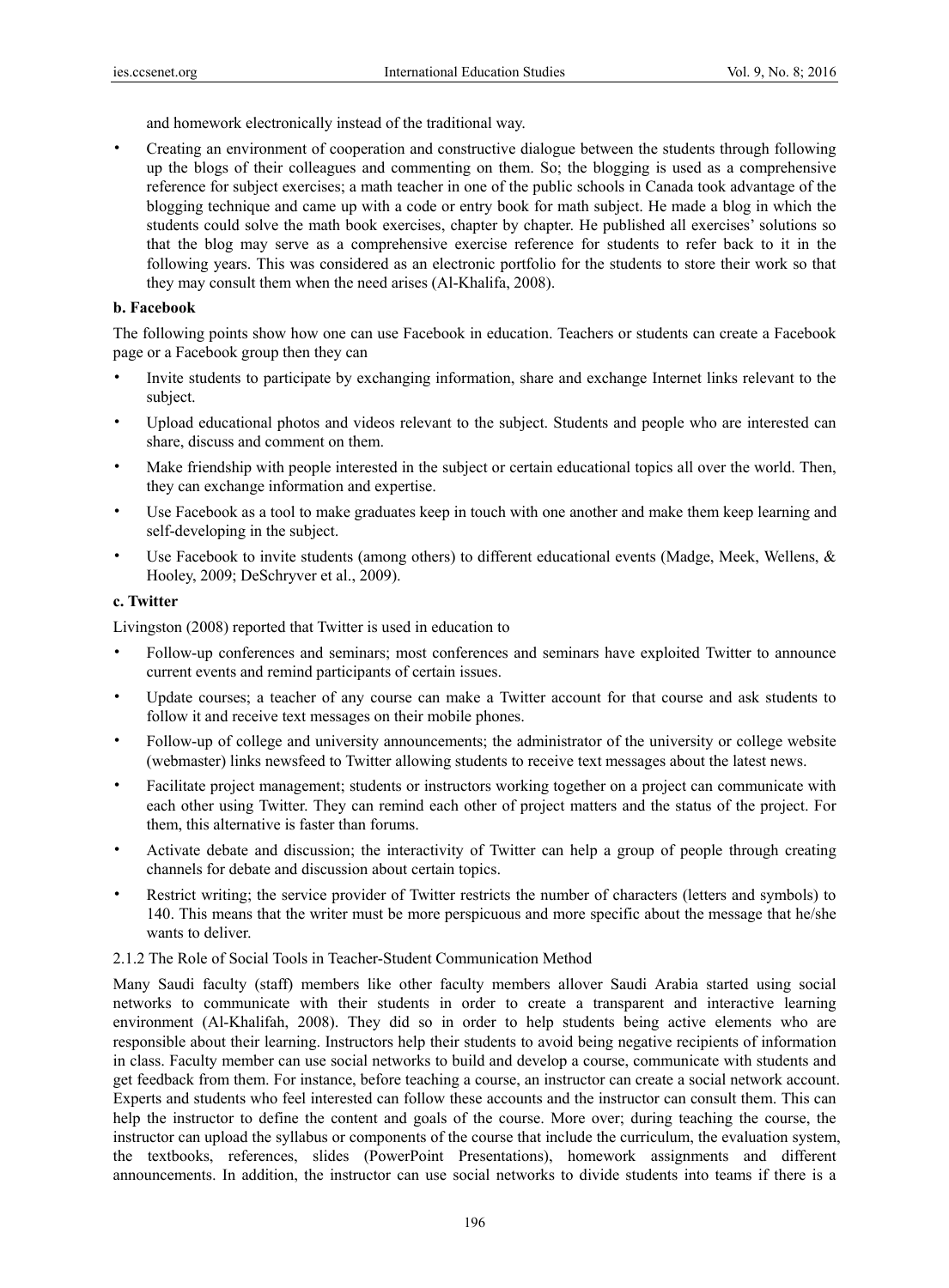collaborative task like a project. To add; students can use social networks for submitting and receiving homework assignments as well other assigned tasks. Finally, using their profile pages, instructors can send messages to one student or a group of students if necessary.

2.1.3 The Role of Social Communication Tools in Implementing Research and Homework Assignments

Instructors can use social networks for research and homework assignments through using new techniques that encourage students to raise issues and be creative or even enable students to exchange books and borrow them from each other. Social networks can increase the number of learners by facilitating their communication with their instructor. More over; social networks spread the culture of technology and enlighten students by updating them about the latest developments in their majors. Social communication tools give shy students an opportunity to express their opinions in writing, which will help them to arouse their creativity.

2.1.4 Social Communication Tools' Economic and Social Benefits in Education

Social communication tools have become part of our daily life. They have invaded all aspects of life by providing services like training, education and entertainment. They have social and economic benefits since they reduce expenditure on classrooms, university building, tools and teaching aids. Social communication tools also reduce traffic jams in the streets of the city; and help in environment preservation as they decrease the use of printed papers.

2.1.5 Services Provided by Social Communication Tools

Social communication tools provide users with different services, such as:

- **Profile page:** One of the main distinguishing factors of social communication tools is the profile page. Through it, one can know the name of the person and basic data about him/her such as: gender, date of birth, country, interests, photos, etc. The profile page is considered a gate through the personal world. On the main page of the account (i.e. timeline), one can know an updated account of the person's activities, friends and uploaded photos, etc.
- **Friends and connections:** They are people with whom a person gets acquainted for particular reasons. Social networks call the person one adds to the friends' list "a friend". However, some social networks of professionals call this person "a connection" or "a relationship".
- **Sending messages:** Using social networks, one can directly send somebody a message whether this person is in the friends' list or not.
- **Photo albums**: Social networks allow users to create an unlimited number of photo albums and they can upload hundreds of photos. Users can share them with friends and they are available to view and comment on.
- **Groups:** Many social networks allow their users to create groups that share a certain kind of interest. One can create a group with a certain name and certain aims. Social networking websites provide the developer of the group and those who join the group with a space. This space looks like a miniature forum that has a miniature album of photos. Social networks also provide the feature of arranging meetings through what is called "**Events**". One can invite the members of such groups to events (i.e. meetings) and can know who attended and who did not.
- **Pages:** Facebook invented this idea and used it commercially in an effective way. Now, it is working on advertising campaigns that allow owners of commercial products to get paid for each click made by users who click on the advertisement. The idea behind such pages is based on creating a page that includes information about the product, person or event. Then, the users browse these pages through certain partitions and if interested, they add them to their profile page (Halil, 2012).

# *2.2 Previous Practical Studies*

The researcher reviewed literature related to Social communication tools effects and uses in different areas. McKinney &Rill (2009) studied the effects of YouTube discussions on a group of university students, their number was (311) students. They aimed at finding the implications of the available discussions on the CNN and YouTube. McKinney & Rill put a special focus on the effects of these discussions on youth and their attitudes toward democracy as well as their political values. The results of this study reflected the success of this method of debate as it makes the youth more active and raises their political effectiveness and efficiency as well as their trust of the candidates. This method also decreased the amount of political satire and joking about the candidates. It also helped with reinforcing effective information desired by the candidates in the minds of the youth.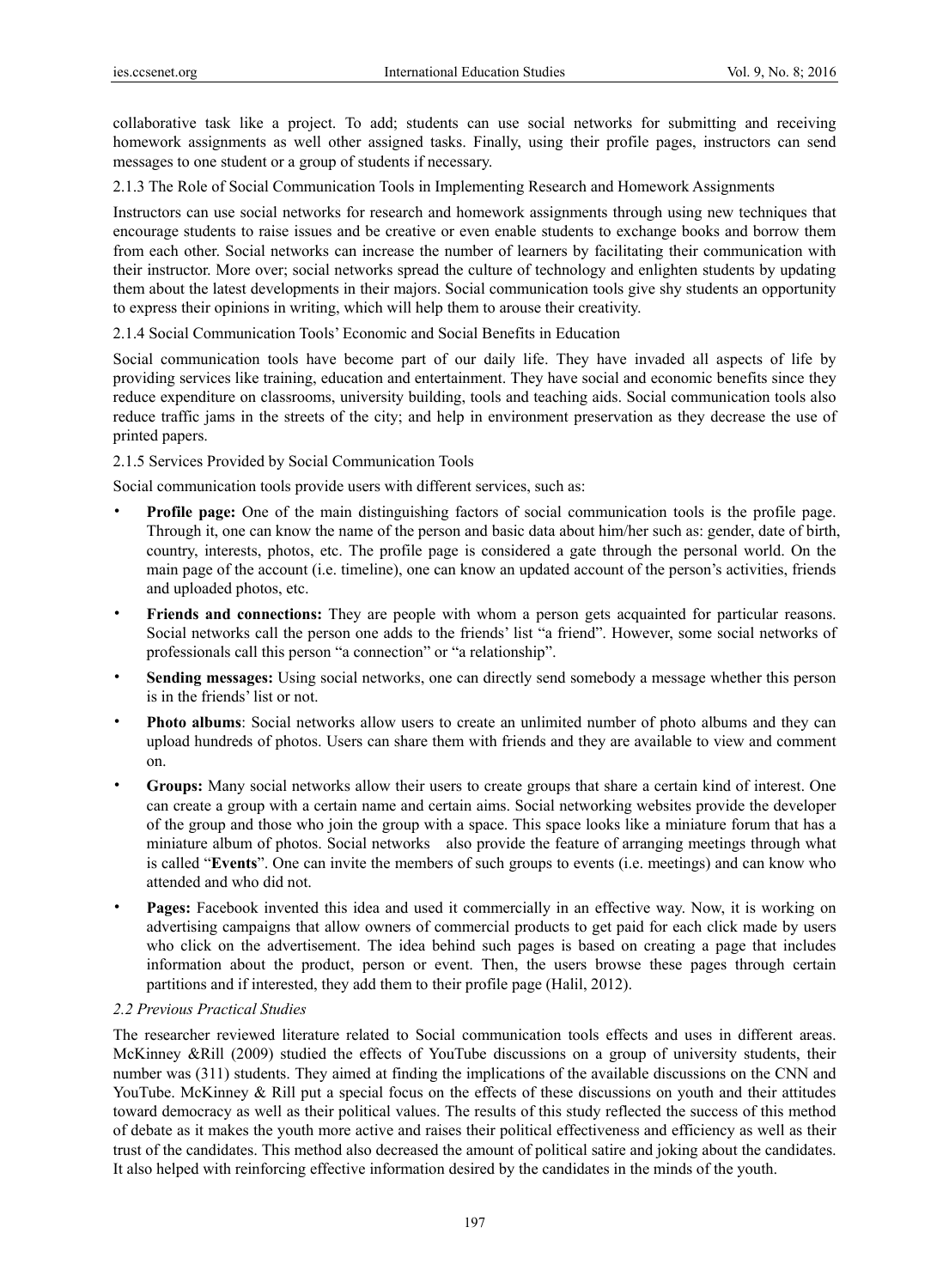Livingston (2008) studied teenagers' use of social networking sites for intimacy, privacy and self-expression. This study explored teenagers' practices of social networking in order to uncover the proper connections between online opportunity and risk. She proved that expressing ideas and identity on social networks exists within real relationships. Her study draws a picture of the contradictions between the real world and the virtual world of teenagers. She gave a binary classification of social networking sites. Thus, she proposed one of the several meanings of shaping online privacy.

In his study: "Internet usage and its impacts on Saudi youth: An analytical study", Aljohani (2009) investigated the impacts of using the Internet on Saudi youth as well as how they used it. The results showed that 26% of the sample agreed that forums had an effect on spreading the culture of sectarianism or tribalism. Males spent more hours on the Internet than females; they nearly spent twice the number of hours. The study also showed that the majority of Internet users were youngsters and youth.

In his field study in Qatari community: "The effect of Communicating through the Internet on social relationships", Sari (2008) investigated the effect of communicating through the Internet on social relationships in the Qatari community that recently witnessed a massive use of the Internet. This study uncovered various social dimensions of communicating through the Internet that had noticeable effects on the nature of social relationships in the Qatari community. The results showed that all youth use the Internet for their communication with considerable experience regardless of their age, education, marital status and profession.

Halil (2012) investigated student teachers' social network usage tendencies and tried to identify what sort of social and educational activities they practiced on these networks. The study was carried out on five student teachers studying at various departments of Ankara University, Faculty of Educational Sciences. It was a qualitative research and the data were collected via two-hour focus group interviews. The data were analyzed through content analysis. The results indicated that the most useful social network according to the teacher candidates is Facebook. Student teachers use social networks for fun, sharing, social responsibility and educational purposes as well as communications. Exchanging personal information was the commonest use of Facebook for communication. At the same level of commonness of use, there was sharing of different data like videos, photos, songs and poems. Participants believe that social networks are safe and confidential provided that they are confident of their security settings. The study also showed that social networks improve social interaction among their users depending on the type and goals of usage.

Many researchers of education technology supported using Internet social networks for educational purposes. They shed light on the benefits of using technology in the field of K-12 Education (education from Kindergarten to 12<sup>th</sup> Grade) (Barbour & Plough, 2009) as well as in higher education (Deschryver et al., 2009; Veletsianos, 2011; Webb, 2009).

Social networking technologies are considered a collaborative educational tool that is capable of dealing with educational problems. It is capable of creating a feeling of presence, building the society and engaging learners in interactive discussions (Brady et al., 2010; Lee & McLoughlin, 2010; Naveh et al., 2010).

Some studies indicated that using online social networks helped learners in establishing social relationships with others. It also helped with exchanging ideas, inventing products, building identities and getting feedback in due course (Dron & Anderson, 2009; Greenhow, 2011; Wheeler et al., 2008).

Research in the field of informal education in social networking sites indicated that participant's satisfied important social needs (Greenhow & Robelia, 2009). However, Selwyn (2009) objects to this, as he believes that this interaction took place naturally on Facebook among students. Therefore, it cannot be considered "education". On the other hand, Schroeder (2011) put forward a lengthy list of the problems that might probably arise while using social networks in higher education. This list includes the burden of work on the part of the faculty (staff) members and the students, and the lack of trust in the reactions of peer faculty members and students. It also includes intellectual property issues, a difficulty in adapting to the publicly available tools and a difficulty in protecting students' non – disclosure.

Moreover, Madge, Meek, Wellens, and Hooley (2009) believed that social networking sites could be more beneficial for informal education than formal education. Their research showed that 91% of university students did not use these tools for college communication, of which 43% did not believe that social networking sites had any academic usage whatsoever.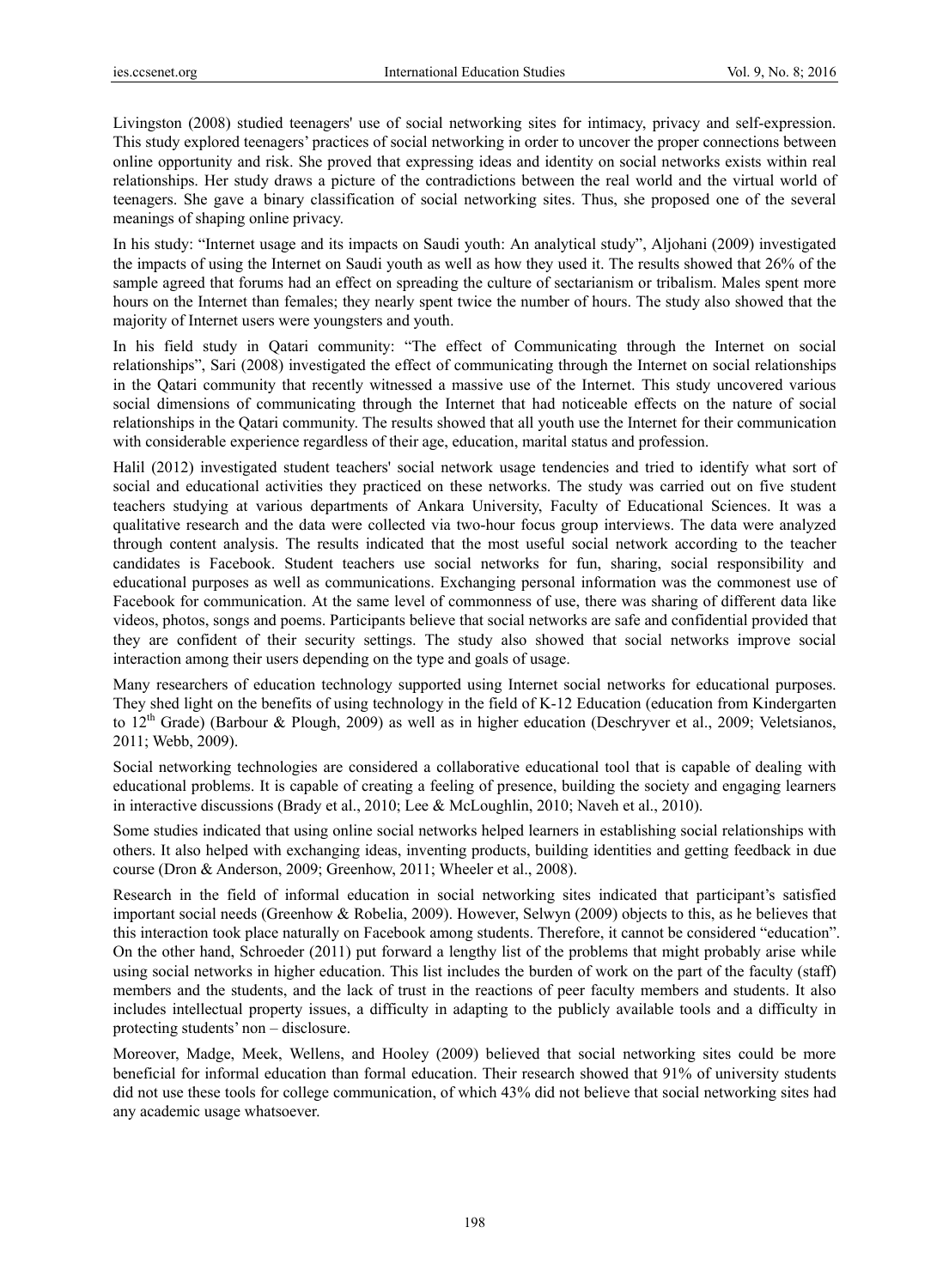# **3. Method**

# *3.1 Methodology*

This study used the survey method for a sample of (500) female students from King Saud University. This way in collecting data is considered as "an organized method and effort that helps in describing the phenomenon, getting data and information about the phenomenon concerned and presenting a real picture of or possibly closest to the reality regarding the phenomenon" (Umar, 1994).

# 3.1.1 Population

All the female students of the College of Education at King Saud University in Riyadh-Saudi Arabia during the academic year 2015-2016.

## 3.1.2 Sample

A random stratified sample proportionate with the size of the study population has been taken so that it may represent it in the best way and help achieve the goal of the study. The sample includes (500) female students who use the websites and tools of the social communication. The study population was identical in gender, educational level and age.

## 3.1.3 Validity

This study relied on a questionnaire to collect information. Items were selected based on studies and researches in the field of social media and their educational impact. The questionnaire has been initially prepared by the researcher to include 33 items and then presented to specialists in the field of social media that had some notes on some items, which were cut down to twenty after arbitration.

## 3.1.4 Reliability

The instrument was implemented on a random sample which was selected other than the sample that the study was conducted on (pilot study). Then, a statistical analysis was performed (Cronbach Alpha) to verify the reliability of study instruments. Cronbach Alpha was 0.87, which was an accepted value to prove that the study instrument was reliable.

# **4. Findings**

*4.1 Findings of Question #1: What Is the Level of Female Students' Use of Social Communication Tools?* 

Following are the findings of question number 1:

- 90% of respondents used social media.
- 56% of respondents used all tools of social media.
- 45% of respondents used social media more than 6 hours daily.
- 35% of respondents browsed only one site of social networks.
- 50% of respondents said that social media are considered a necessity in their daily lives.

It is obvious that the above findings of this study are consistent with the results of Severino and Messina (2010) study, which indicated that social network sites are one of the most important technological phenomena in the current century attracting a growing number of users in recent years. The findings of this study also support the findings of a study conducted by Surrey (2008) showing that all young people use the Internet as a means of communication in their daily lives regardless their age, educational level, social status, or their career and with decent experience in usage.

*4.2 Findings of Question#2: What Is the Role of Social Communication Tools in the Development of Female Students' Interaction with Each Other and With Others?* 

The findings showed that

- 95% of respondents said that social networks improved interaction with others and raised the sense of social responsibility.
- 61% of respondents believed that social networks promoted democratic values and spread political culture.
- 57% of respondents were involved in various support and boycott networks in social networks.
- 84% of respondents agreed that social networks provided the opportunity to form relationships with those interested in a particular scientific subject and exchanged experiences and information with them.
- 47% of respondents believed that social networks allowed following news of colleges, departments,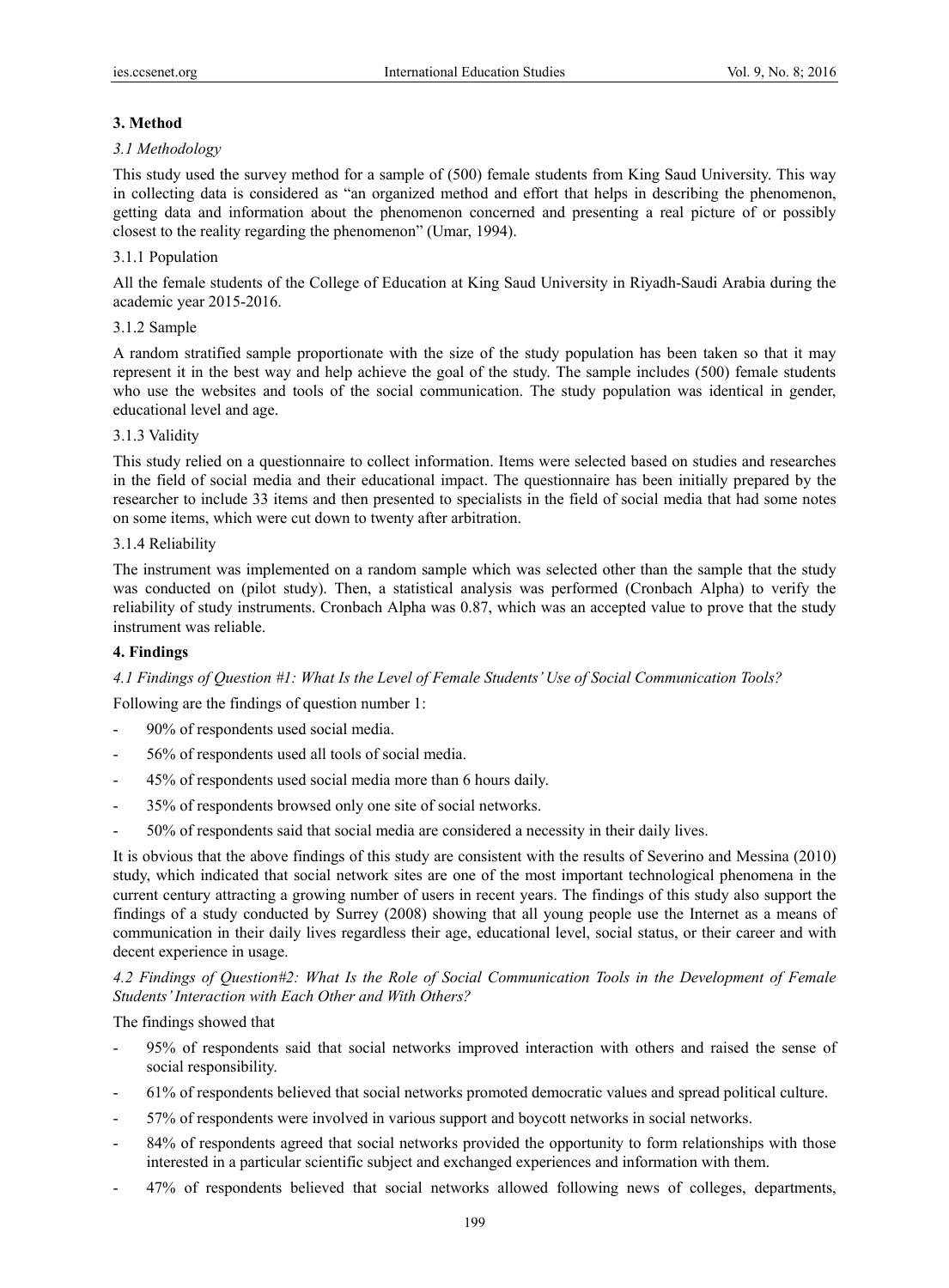seminars and conferences.

- 78% of respondents said that academics within social media adhere to ethics and morals of dialogue.
- 79% of respondents followed the updates but watch without comment.
- 23% of respondents said that social networks had good security and confidentiality.
- 83% of respondents believed that social media could cause harm and had some disadvantages.

These findings are consistent with the findings of Schroeder et al; study in (2010) which showed that there is a list of negative issues about using social media in education. On the other hand, one of the results of this study conflicts with the results of another study by Madge, Meek, Wellens, and Hooley (2009) which indicated that 99% of users think that the purpose of creating accounts in social networks is to improve the knowledge of their academic specialty.

*4.3 Findings of Question#3: What Is the Role of Social Communication Tools in Developing Scientific and Academic Aspects of Female Students?* 

Different roles of Social communication tools in developing scientific and academic aspects of female students appeared in various portions; for instance

- 62% of respondents used social media to do homework or academic projects and researches.
- 99% of respondents believed that social media allowed following new information about their academic specialty and obtained specialized scientific consulting.
- 79% of respondents believed that one goal of creating accounts in social networks was learning a specific science knowledge or a foreign language.
- 9% of respondents benefited from social media in social educational consulting.
- 44% of respondents preferred to debate in scientific and educational topics.
- 94% of respondents benefited from social media in getting religious information and access to doctrinal consulting.

These findings are consistent with the results of a number of previous studies. For instance, S. Wheeler, Yeomans, and D. Wheeler (2008), Dron and Anderson (2009), Greenhow (2011), Brady et al. (2010), Lee and McLoughlin (2010), and Naveh (2010) who consider communication social networks as a type of participatory educational tools which are capable of addressing educational problems and creating a sense of presence, community building, and learners' participation in interactive discussions. In the same vein, the results of this study are consistent with a study by Halil (2012) in that the use of social networks communication tools is for fun, sharing, social responsibilities, educational purposes as well as communication.

To sum up; the exchange of personal information has come to be the major purpose for using social networking; other purposes come secondary including information sharing (videos, photos, songs and poems) as well as improving social interaction.

## **5. Recommendations**

In light of the findings of the current study, the researcher recommends the sponsors' companies of social network sites such as Facebook and Twitter to set their sites' priorities for more educational purposes; this can be done through providing better site services and improving performance, appearance and settings to secure increased demand. More over; the researcher recommends the current social network sites to secure clients' confidence by setting control standards (setting passwords' controls, etc.), and refrain from being used as a place to spread slander, defamation and libel under the pretext of freedom of opinion and expression.

In addition, the researcher encourages the communication companies to reduce the cost of their services in order to increase the number of users among students and their families to use the Internet and social media in educational purposes. Finally, this study encourages more scientific research and studies on the impact of social media on improving the quality of the educational products in the Arab world's institutions.

## **Acknowledgments**

This is a research project that was supported by a grant from the Research Center for the Humanities, Deanship of Scientific Research at King Saud University, 2016.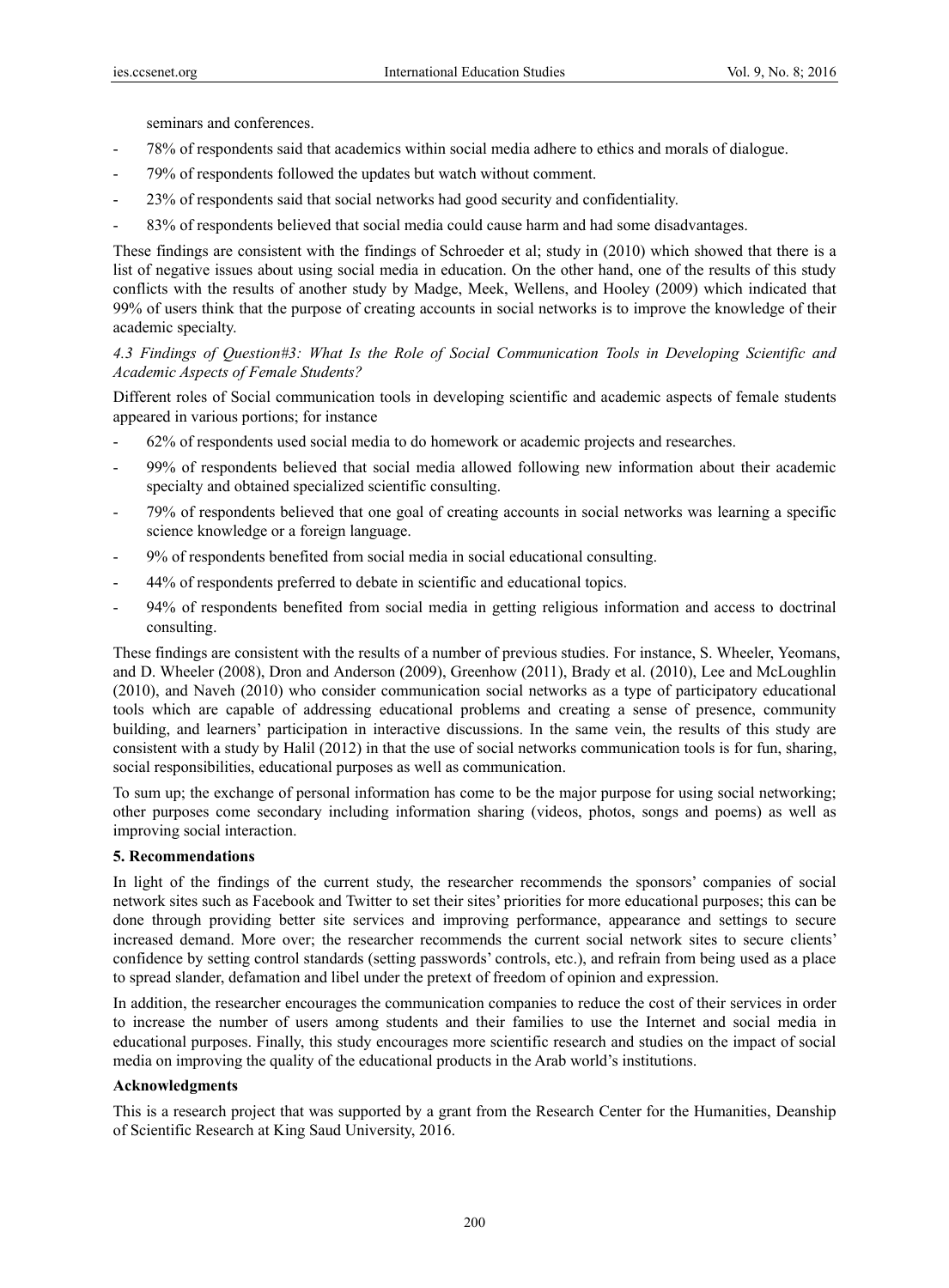#### **References**

- Aljohani, R. (2009). *Uses of YouTube among University youth*. International Conference on New Media: New technology for a new world, Kingdom of Bahrain, University of Bahrain.
- Al-Khalifa, H. (2008). *Utilizing Micro-Blogging services in education*. Retrieved from http://www.tech2click.net/archives/917
- Barbour, M., & Plough, C. (2009). Social networking in cyber schooling: Helping to make online learning less isolating. *TechTrends Journal, 53*.
- Brady, K., Holcomb, L., & Smith, B. (2010). The use of alternative social networking sites in higher educational settings: A case study of the e-Learning benefits of Ningin education. *Journal of Interactive Online Learning, 9*.
- December, J. (1996). Units of analysis for Internet communication. *Journal of communication, 46*(1), 14-38. http://dx.doi.org/10.1111/j.1460-2466.1996.tb01459.x
- DeSchryver, M., Mishra, P., Koehleer, M., & Francis, A. (2009). Moodle vs. Facebook: Does using Facebook for discussions in an online course enhance perceived social presence and student interaction? In I. Gibson et al. (Eds.), *Proceedings of Society for Information Technology & Teacher Education International Conference*.
- Dron, J., & Anderson, T. (2009). Lost in social space: Information retrieval issues in Web1.5. *Journal of Digital Information, 10*.
- Greenhow, C. (2011). Online social networking and learning, *International Journal of Cyber Behavior, Psychology and Learning, 1*. http://dx.doi.org/10.4018/ijcbpl.2011010104
- Greenhow, C., & Robelia, B. (2009). Old communication, new literacies: Social network sites as social learning resources. *Journal of Computer-mediated Communication, 14*(4), 1130-1161. http://dx.doi.org/10.1111/j.1083-6101.2009.01484.x
- Halil, A. (2012). Teacher Candidates' Social Network Usage Tendencies: A Qualitative Investigation. *Social and Behavioral Sciences Journal, 46*.
- Howard, J. (1996). *Virtual communities*. France: Addison-Wesley publishers.
- Lee, M., & McLoughlin, C. (2010). *Beyond distance and time constraints: Applying social networking tools and Web 2.0 approaches to distance learning*. In G. Veletsianos (Ed.), *Emerging technologies in distance education* (pp. 61-87). Edmonton, AB: Athabasca University Press.
- Livingston, S. (2008). Taking risky opportunities in youthful content creation: Teenagers use of social networking sites for intimacy privacy and self-expression London school of Economics and political science UK (ERIC) ED 46546.
- Madge, C., Meek, J., Wellens, J., & Hooley, T. (2009). Facebook, social integration and informal learning at university: 'It is more for socializing and talking to friends about work than for actually doing work'. *Learning, Media and Technology Journal, 34*(2). http://dx.doi.org/10.1080/17439880902923606
- Mckinney, L., & Rill, R. (2009). *Debating with YouTube: Examining the effects of a Targeted debate message on the intended Audience*. (ERIC) ED43494627.
- Naveh, G., Tubin, D., & Pliskin, N. (2010). Student LMS use and satisfaction in academic institutions: The organizational perspective. *The Internet and Higher Education Journal, 24*.
- Sari, A. (2008). The use of technology in E-learning. *Journal of Informatics, 23*.
- Schroeder, G. (2011). Designing opportunities for transformation with emerging technologies. *Educational Technology Journal, 51*.
- Selwyn, N. (2009). Face working: Exploring student's education-related use of Facebook Learning. *Media and Technology Journal, 34*.
- Survey, M. (2006). E-learning and Web. *Journal of Informatics, 12*.
- Umar, A. (1997). *Scientific research: concept, procedures and methods*. Benghazi: Garyounis University Press.
- Webb, E. (2009). Engaging students with engaging tools. *Edu Cause Quarterly, 32*.
- Wheeler, S., Yeomans, P., & Wheeler, D. (2008). The good, the bad and the wiki: Evaluating student-generated content for collaborative learning. *British Journal of Educational Technology, 39*(6), 987-995. http://dx.doi.org/10.1111/j.1467-8535.2007.00799.x